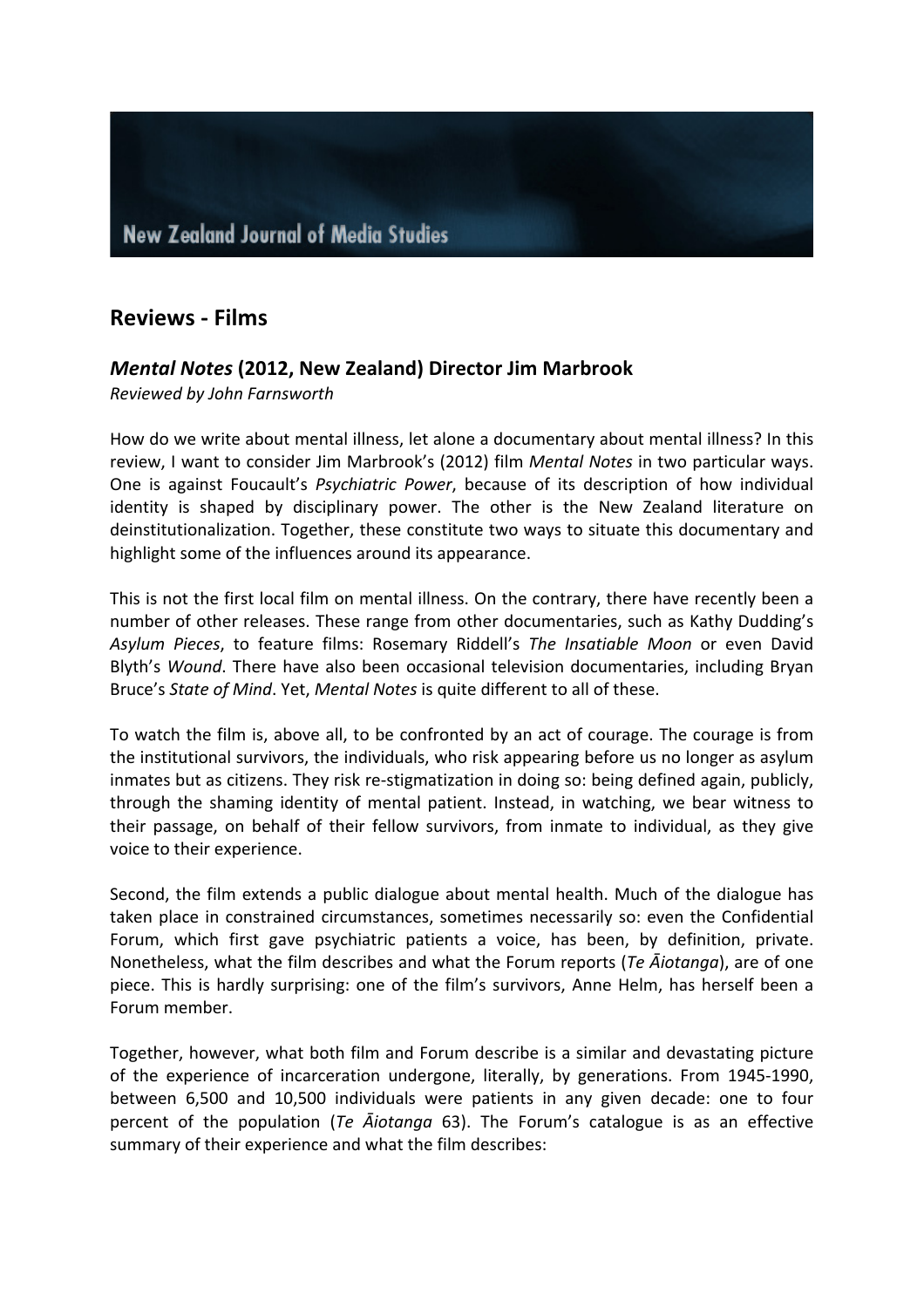overcrowded conditions; unanswered questions arising from a lack of communication between health professionals and patients and family members of patients; occurrences of physical violence and sexual misconduct; inadequate complaints mechanisms; fear and humiliation when held in seclusion; extreme distress caused by the use of electroconvulsive therapy (ECT) and some other treatments no longer in use such as deep sleep therapy; doubts over use of particular medications and treatment regimes, and the possible lasting effects; and lack of support on discharge from institutions (2).

What the film portrays is the physical evidence. These are the hospital wards, now vacant and often derelict, the desolate common rooms and the toilets without doors; the files stamped 'mentally subnormal person', the poignant stills of huddled groups of inmates, some looking fearfully over their shoulders at the camera; the locked iron doors, the eerie re-enactment of lockdown with its clanging doors, the innocently barbarous boxes housing portable ECT machines that were applied from bed to bed in crowded dormitories.

What binds all this together are the accounts we hear on screen. *Mental Notes* presents five survivors who lived through these times: three inmates, a psychiatrist and a Maori nurse. There are others, too, such as Helen Bichan, superintendant at Porirua, or medical historian Warwick Brunton, who has written extensively on local mental institutions ("Histories", "Shadows", "Public inquiries"). With the former residents, particularly, it is the touching grace, the dignity, the irreverence and their eloquent recall which brings this film alive. There is no voiceover, no presenter, apart from an occasional off-camera voice, just their own presence. We travel with them back to their former homes as they recount what life was like in the large institutions we see or hear about: Carrington, Cherry Farm, Kingseat, Lake Alice, Ngawhatu, Tokanui, Oakley, Porirua and others. Some, such as the immense gothic structure at Sunnyside, exist no longer and their buildings and records are inaccessible. 

Throughout this experience, humanized by the individuals on film, run several threads. One thread documents the routines, regimes, disciplines and ideologies that constructed the asylum experience in the first place. These both precede and outlast the big institutions themselves. This is what Foucault describes as psychiatric power: the relentless struggle by the discipline of psychiatry to impose its will and a 'moral' control over its subjects. Foucault describes this in military terms: the disciplining of the patient to become a docile subject. 'Calm down and be more cooperative', as a former patient comments. In the context of the institution, it produces innumerable bizarre paradoxes that make these disciplinary practices appear as mad as the subjects themselves are supposed to be. Chris Philo, writing on Foucault's book, sums up this as:

the patient's truths are bludgeoned into submission by the psychiatrist's truths; but the crucial irony is that the psychiatrist has no truths, he is no possessor of true medical knowledge about madness as illness, and in fact his only 'real truth' is that he has worked out a few tactics for cajoling mad people into acting not-mad (157).

All of this took place in the pursuit of compelling good conduct. One of the struggles for patients, then, was, paradoxically, to remain sane in the face of regimes that constituted this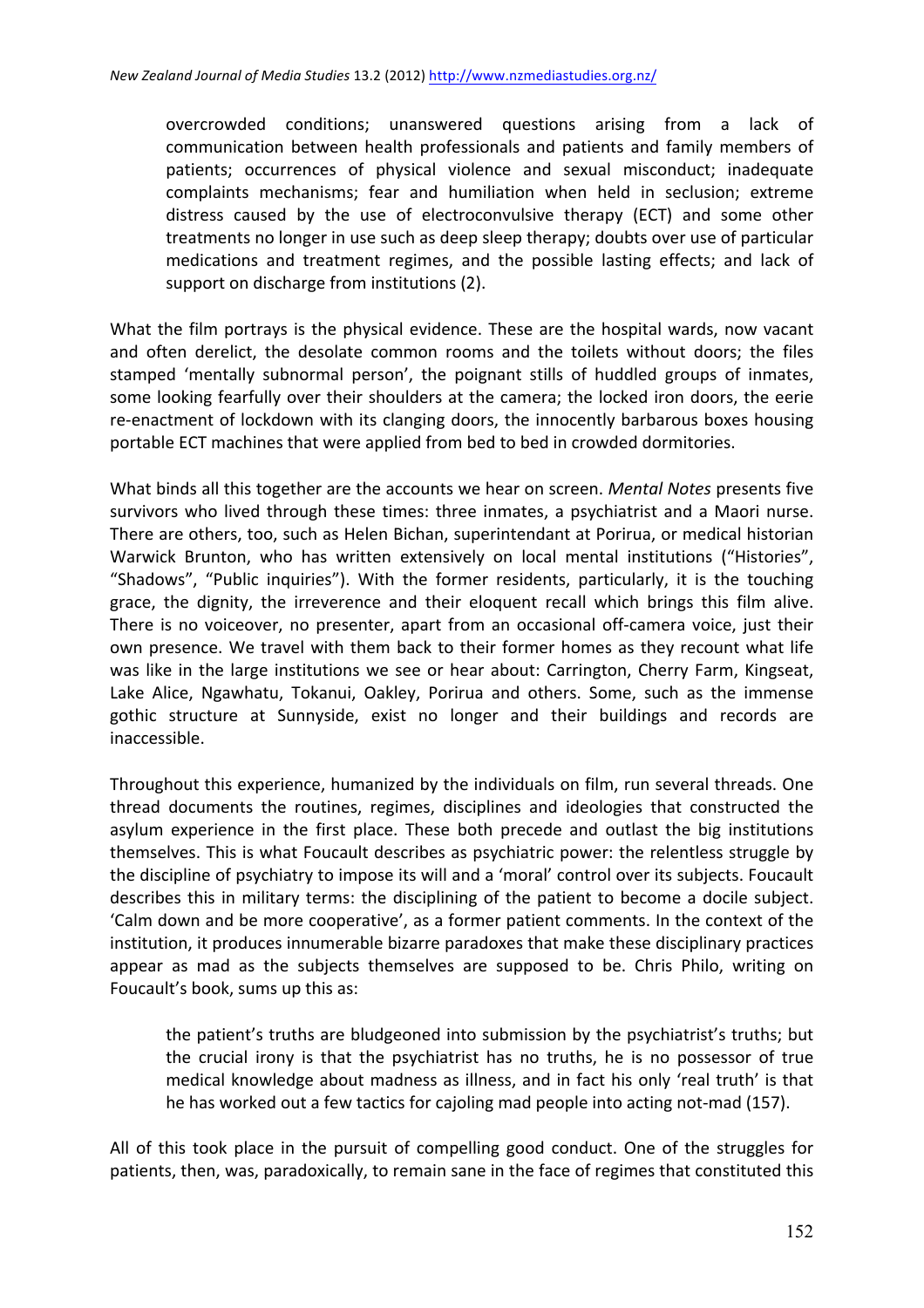institutional 'reality', whilst still suffering from the psychological distress that first brought them there. It becomes one of the sources of the bleak humour sometimes on display in the film. It also required a resilience that not all patients possessed.

The impact of this struggle, as the survivors describe, was frequently chilling. At Lake Alice, one survivor recalls, 'you started naked in a cell with a Perspex door and it was run on the strictest behaviourist lines.' The door and the behaviourism are symbols of discipline and surveillance, reminders of the anonymous Panopticon that Foucault (2007, 73-74) describes in detail: a regime of surveillance, day or night, by institutional staff over the vulnerable self, incarcerated and controlled by instruction, medication or electric shock in cells or dormitories. This was in contrast to the lone power retained by inmates: the sovereign power of the body (Foucault 177-178). This struggle is captured in miniature in a poem expatient and writer, Peter Finlay, reads on film to an audience:

At one particular night at one  $a.m.$ , a guard stopped me on my way to the toilet. He insisted I go back to bed, even though I begged him to let me go to the toilet. I considered peeing on the floor. Then I spotted an empty cup, so I peed in that up to the brim. The next morning I took the cup surreptitiously to the toilet, glaring at the guard on the way. I wasn't certain it was the same one, but it felt good to do so [to glare], just in case [crowd laughter].

This is in stark contrast to the origins of the asylum, as David Codyre, an institutional psychiatrist reflects: 'In the early days, the asylums first evolved as a humane alternative ... of care for people who 'had been really persecuted and excluded. Hence the word asylum, a safe place of refuge'. His words are juxtaposed with a shot of the detention cells at Seacliff.

Codyre's comments, and those of others in the film, reflect the ongoing ambiguities and paradoxes surrounding institutional care. They are reflected in the care that was genuinely offered by some staff in contrast to the bureaucratic mania of psychiatric systems. Bob Elliot, a mental health nurse at Tokanui recalls the tolerance of its director, Dr Henry Bennett, and the later addition of bicultural services, such as Tokanui's Whai Ora Unit. They are reflected, too, in that some patients genuinely needed asylum and temporary restraint. At times, others needed asylum from the shame of mental illnesses, such as schizophrenia  $-$  but not asylum of the kinds they commonly encountered. As Ann Helm says, 'people had a diagnosis'. But, in this context, 'Diagnosis meant end of the line.'

Instead, asylums became dumping grounds, not just for those with illness, but those whose families didn't want or couldn't care for them. In the film, Frances Ruwhiu recalls that 'Social Welfare took the decision when I was 9 to send me to Nagwhatu' in Nelson. She remained in institutional hands for decades.

Further paradoxes arise from the closing of such institutions. Joseph, Kearns and Moon describe the outcomes from 'the purposeful and rapid dismantling of the welfare state' (80) in the 1990s when, as they comment, 'the consequences of deinstitutionalisation for both patients and hospital sites were not fully anticipated and in large measure left to market forces or the voluntary sector' (79). The result, they argue is that 'the principles of deinstitutionalisation became subsumed within the neoliberal logic of restructuring' and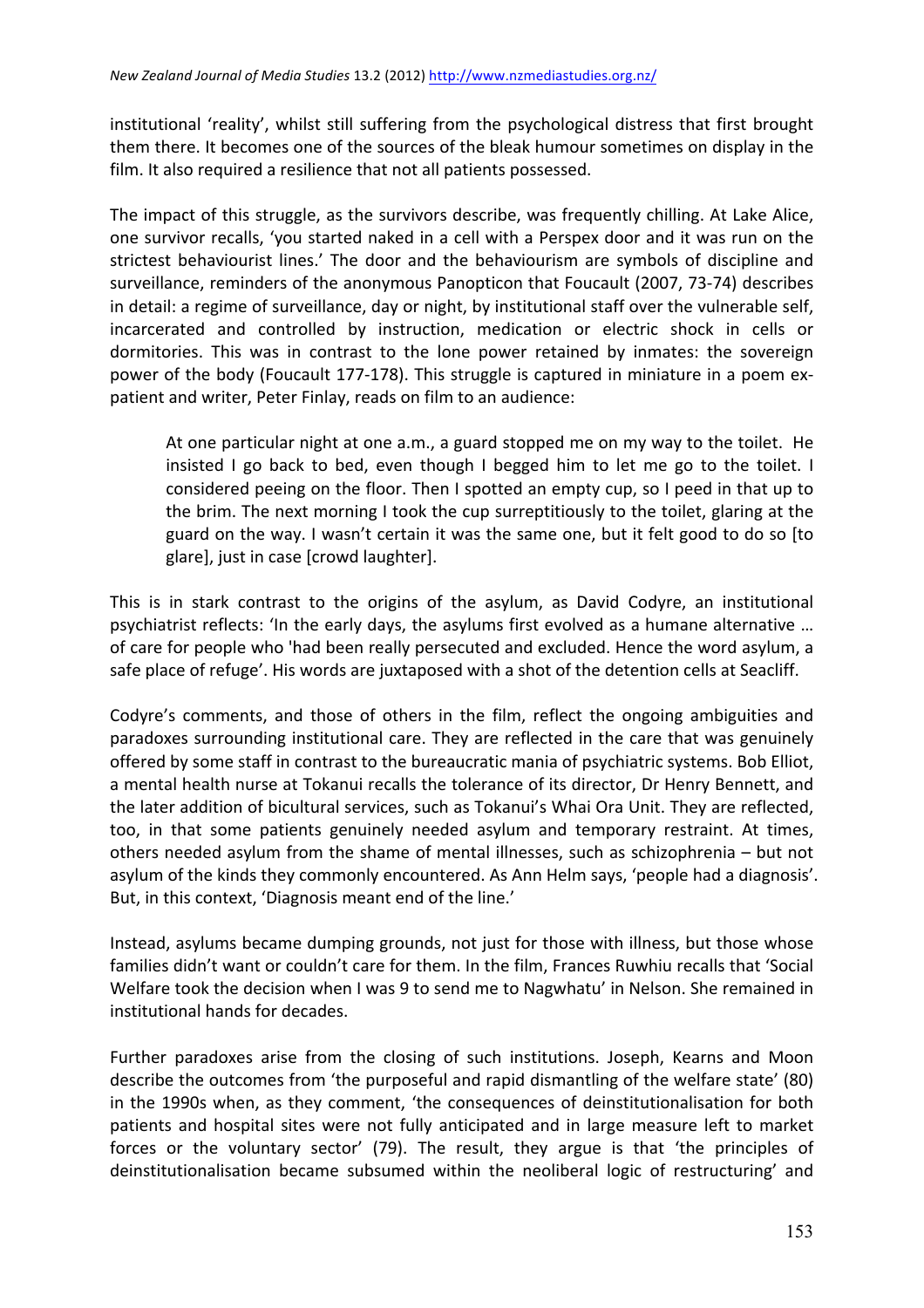have, subsequently, created real difficulties 'of establishing alternative, community-based residential and treatment facilities' (79). It is a similar picture to that painted by other researchers (Joseph and Kearns, MacKinnon and Coleborne). In some ways, these findings echoes Foucault, who traced how the regimes of psychiatric power began outside the institutions and then persisted beyond them by modifying their apparatuses of power (341-345, 355-360). This differed to the position of the early anti-psychiatry movement, which focused just on the institution, and even his own earlier work (13-14).

The experience for ex-patients including those featured in the film is, likewise, paradoxical. On the one hand, many of those who were in institutions have, since their closure in the 1990s, been able to resume normal lives with surprising rapidity. describe On the other, Crack, Turner and Heenan detail how many are now scattered and dependent on increasingly contract-based care. This is through DHBs, voluntary service organisations and drop-in centres, or through such therapeutic funding as they can obtain.

At the same time, there are new initiatives to promote public mental health awareness and new practices, for example in mental health nursing (Clendon). There are also public campaigns such as the Mental Health Foundation's *Out of the Blue or the Like Minds* campaign fronted by John Kirwan. Yet, this is against the backdrop described by Gleeson, Hay and Law in Dunedin or Kearns and Joseph in Auckland, of the struggle for ex-patients with the scattered, low-rent geography of boarding houses and accommodation. This is the environment faced by those with enduring mental health problems before and certainly since deinstitutionalization.

The bleakest paradox, however, is the routinised abuse in an institutional system intended to offer protection to its patients. 'Abuse' is not a term found in Foucault's book, but this is the experience which led to the Confidential Forum and the documentation of the horrors recounted by ex-patients. In the wider context of social suffering, Arthur Kleinman observes, 'social institutions, such as health-care bureaucracies ... developed to respond to suffering can make suffering worse' (1518).

The paradox for the film is that confronting an audience with the full weight of such experience would be unbearable. An audience can be asked to witness, but hardly undergo, trauma. The film can only signify it. Roy Brown does so when, for example, he re-enacts daily lockdown, shouting 'stand back' and, with the camera operator alone in a concrete cell, clanging shut the heavy metal door on us. It produces a genuine frisson for the viewer though nothing of the despair of actual incarceration.

Stylistically, the film's is within the broad tradition of observational cinema. Rick Altman sums up the origins of this tradition in this way:

Observational filmmakers were not to intrude on the lives of their subjects, not to ask questions, conduct interviews or otherwise direct, stage, or influence the events for the camera; they were to be as flies on the wall. These filmmakers wanted to eliminate overt narrational devices like voice-over in favor of stories that begin *in medias res* and unfold seemingly without a narrator (218).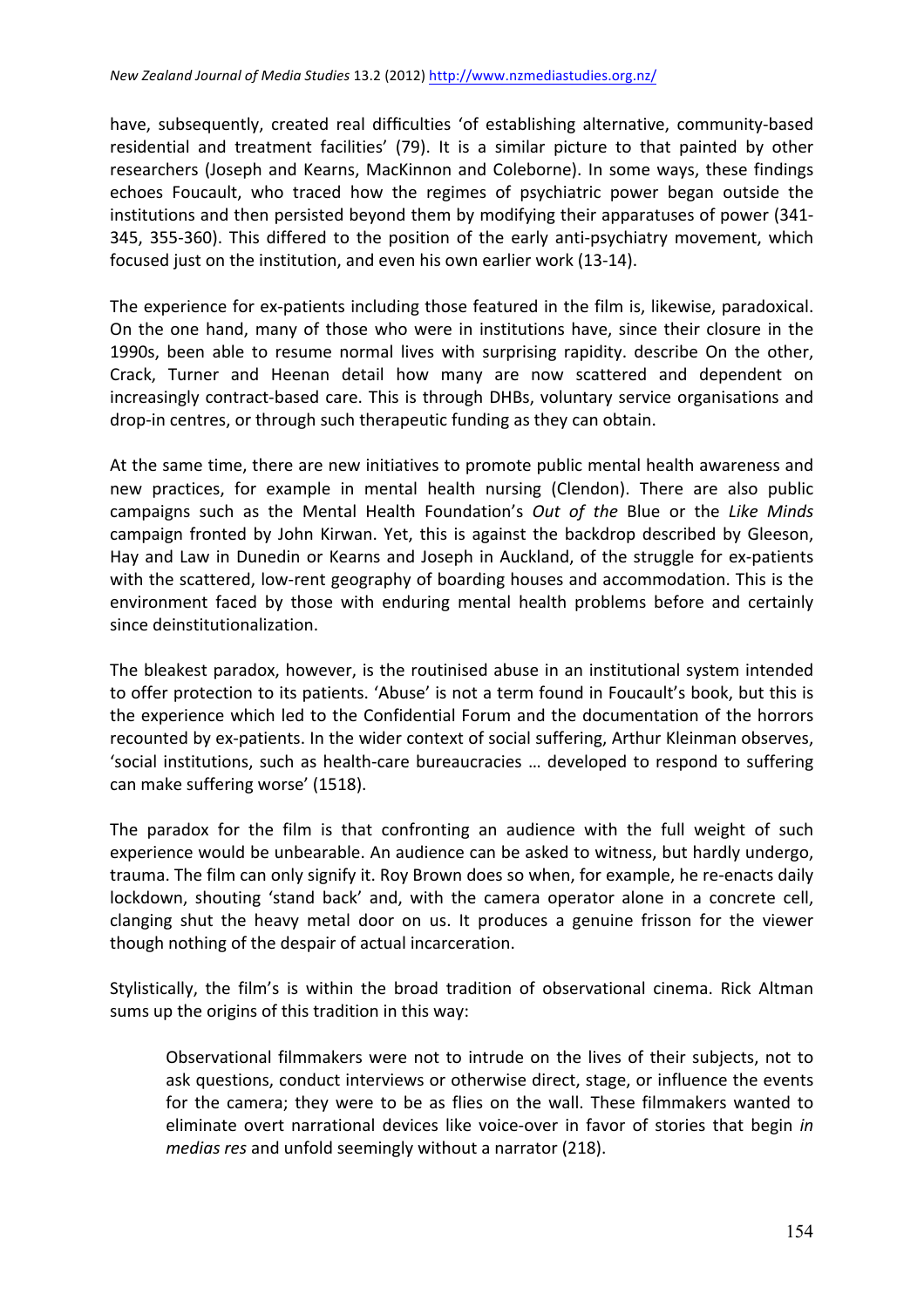Later film-makers have modified these techniques (220, Dukes) but many of them are still tactics employed by the director, Jim Marbrook. The film also echoes the tradition of social advocacy documentary where an emphasis on social realism and an avoidance of 'entertaining' the audience go hand in hand (Aufederheide, Godmilow, Miller)., This is the path this film treads though, as I suggest, it is a difficult one in balancing the trauma of patients' stories with overwhelming the audience. The effect, in this case, however, is that of advocacy: of giving voice to those who have had none and revealing the detail of experience which, hitherto, has largely been hidden. We see, for example, one scene whose eloquence comes through the use of few words: Peter Finlay returning to Lake Alice where he was once held under the Mental Health Act, only to be confronted by barbed wire and locked gates that prevent him further access to his former domicile. He looks at the barbed wire and comments: 'Crown of Thorns'.

Let me return to where I began: the issues of courage and bearing witness. Working as a psychotherapist, I sometimes see ex-patients by referral through the Confidential Forum. Each of them has endured experiences very similar to those disclosed in the film. While I bear witness in the privacy of my room to the suffering they have undergone, the film audience bears public witness in a social context to their suffering, and to their institutional abuse. But audiences cannot do this without the courage of ex-patients prepared to risk restigmatizing and, in effect, re-abuse by appearing, and speaking, to the camera. Yet, by 'outing' themselves, they claim the right to speak directly to us, a right that was denied by the state and the disciplinary powers that detained them. This is one of the lasting values of this film. It becomes a memory and a testament to which, as viewers, we become witnesses.

#### **Works Cited**

- Altman, Rick. *Sound Theory/Sound Practice*. New York: Routledge, Chapman, and Hall, 1992. Print.
- Aufderheide, Patricia. *Documentary Film: A Very Short Introduction*. Oxford: Oxford University Press, 2007. Print.
- "Bryan Bruce: State of Mind." Inside New Zealand. TV3. 2000. Television.

*Asylum Pieces*. Dir: Kathy Dudding. 2010. Film.

- Brunton, W. "Histories of Psychiatry after Deinstitutionalisation: Australia and New Zealand." *Health and History* 5.2 (2003): 75-103. Print.
- Brunton, W. "Out of the Shadows: Some Historical Underpinnings of Mental Health Policy in New Zealand." Past Judgement. Ed. B. Dalley and M. Tennant. Dunedin: University of Otago Press, 2004. 82–83. Print.
- Brunton, W. "The place of public inquiries in shaping New Zealand's national mental health policy 1858–1996." *Aust New Zealand Health Policy* (2005): 2-24. Print.
- Clendon, J. "Government Policies Open Up New Roles for Primary Mental Health Nurses." *Kai Tiaki: Nursing New Zealand.* 16.8 (Sept. 2010): 20. Print.
- Crack, S., Turner, S. and B. Heenan. "The Changing Face of Voluntary Welfare Provision in New Zealand, *Health & Place* 13 (2007): 188-204. Print.
- Dukes, Peter. "Interactive documentary." Detdom Project. 25 May 2010. Web. 15 June 2012.
- Gleeson, B., Hay, C. and R. Law. "The Geography of Mental Health in Dunedin, New Zealand." *Health & Place* 4.1 (1998): 1-14. Print.
- Godmilow, Jill. "What's Wrong With the Liberal Documentary?" Peace Review 11:1 (1999): 91-98. Print.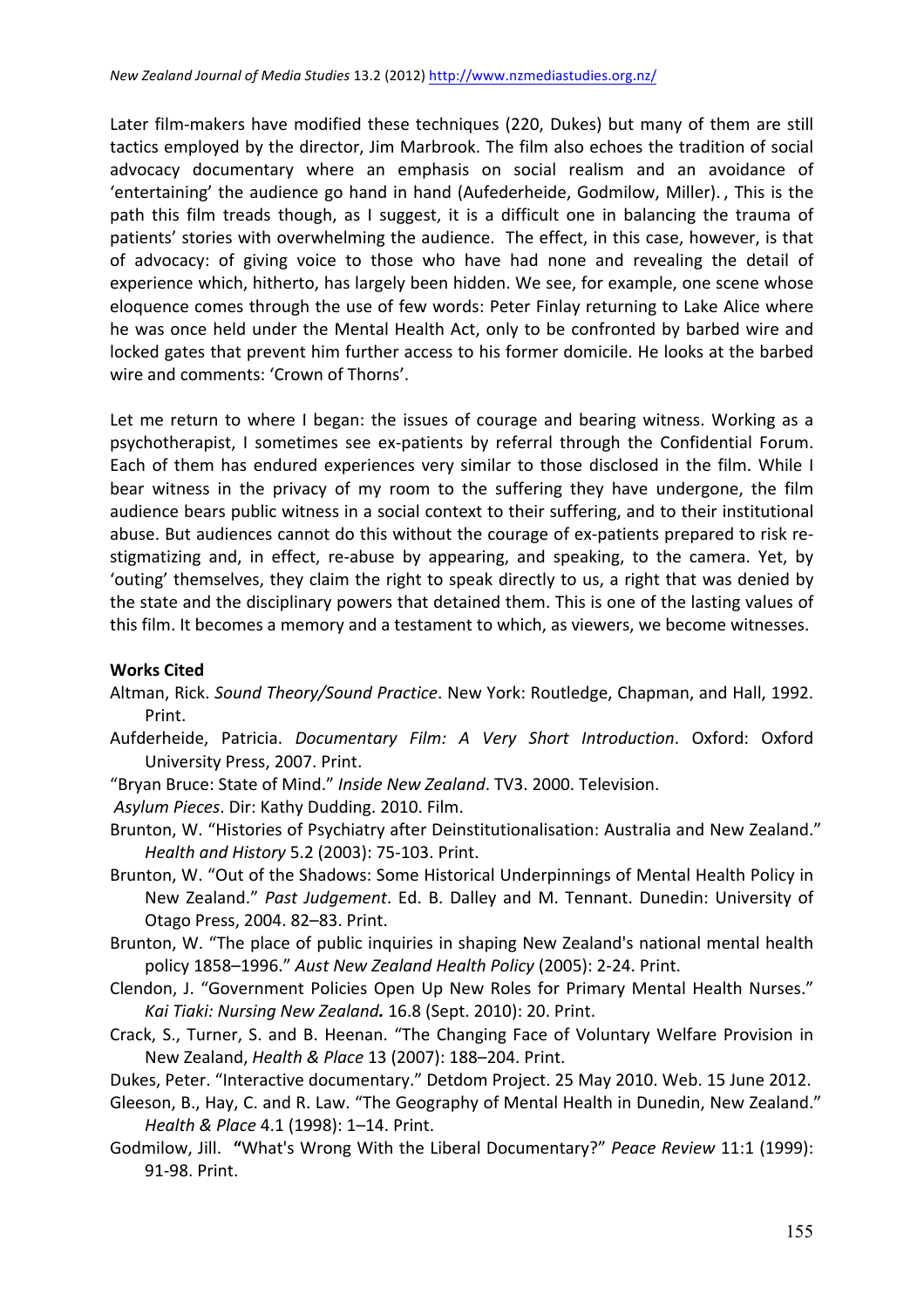- Joseph, A. and R. Kearns. "Deinstitutionalization meets Restructuring: the Closure of a Psychiatric Hospital in New Zealand." *Health and Place* 2.3 (1996): 179-189. Print.
- Joseph, A., Kearns, R. and G. Moon. "Recycling Former Psychiatric Hospitals in New Zealand: Echoes of Deinstitutionalisation and Restructuring." *Health & Place* 15 (2009): 79-87. Print.
- Kearns, R. and A. Joseph. "Contracting Opportunities: Interpreting Post-Asylum Geographies of Mental Health Care in Auckland, New Zealand." *Health & Place* 6 (2000): 159-169. Print.
- Kleinman, A. "Four social theories for global health." *The Lancet*, 375.9725 (2010): 1518-1519. Print.
- MacKinnon, D. and C. Coleborne. "Deinstitutionalisation in Australia and New Zealand." *Health and History*." 5.2 (2003): 1-16. Print.
- Miller, Ted. "Do Social Advocacy Documentaries 'Work'?" Actualities. 11 January 2010. Web. 14 June 2012.
- Philo, C. "Review Essay: Michel Foucault, Psychiatric Power: Lectures at the Collège de France 1973-1974." *Foucault Studies* 4, (2007):149-163. Print.
- Te  $\bar{A}$ *iotanga: Report of the Confidential Forum for Former In-Patients of Psychiatric Hospitals* Wellington: Confidential Forum, 2007. Print.

*The Insatiable Moon*. Dir: Rosemary Riddell, Perf, Rawiri Paratene. The Insatiable Moon, 2010. Film.

*Wound*. Dir: David Blyth. Perf, Kate O'Rourke, Te Kaea Beri. ILA Films, 2010. Film.

## *Te Hono Ki Aotearoa* **(2012, New Zealand) Director Jan Bieringa.**

*Reviewed by Jane Ross, University of Otago*

When Māori first set sail from mythical Hawaiki during the great migration, not only were they in search of new lands, Māori were also taking themselves out into the world - as a presentation of people and culture. Māori oral history tells us that waka (canoes) were laden with flora, fauna, tools, and taonga (treasures), a transportation of all that was important and necessary for the successful arrival, and indeed long-term survival, at their eventual destination. Now in the millennium, the narrative of resilience and survival continues. A new journey has begun - a presentation of people and culture in the global age. For Toi Māori Aotearoa, a national collective of Māori arts practitioners, the journey once more begins with a single waka.

Directed by Jan Bieringa, *Te Hono Ki Aotearoa* is the documented story of the journey of a traditionally carved waka - a travelling taonga destined for European waters. Following on from the Dutch explorer, Abel Tasman, who sailed to New Zealand more than 360 years ago, another encounter with a Dutch man has formed, what is hoped to be, an ever-lasting link between the two nations. In an unprecedented intercultural exchange, Steven Engelsman, the director of Leiden's Museum Volkenkunde (Ethnology), travelled to New Zealand in 2008 to initiate the delicate commissioning of a waka taua (ceremonial canoe), and then oversee its emotional delivery to the Volkenkunde in 2010, where it will stay on permanent loan from Toi Māori. The waka taua is named Te Hono Ki Aotearoa - The Link to New Zealand.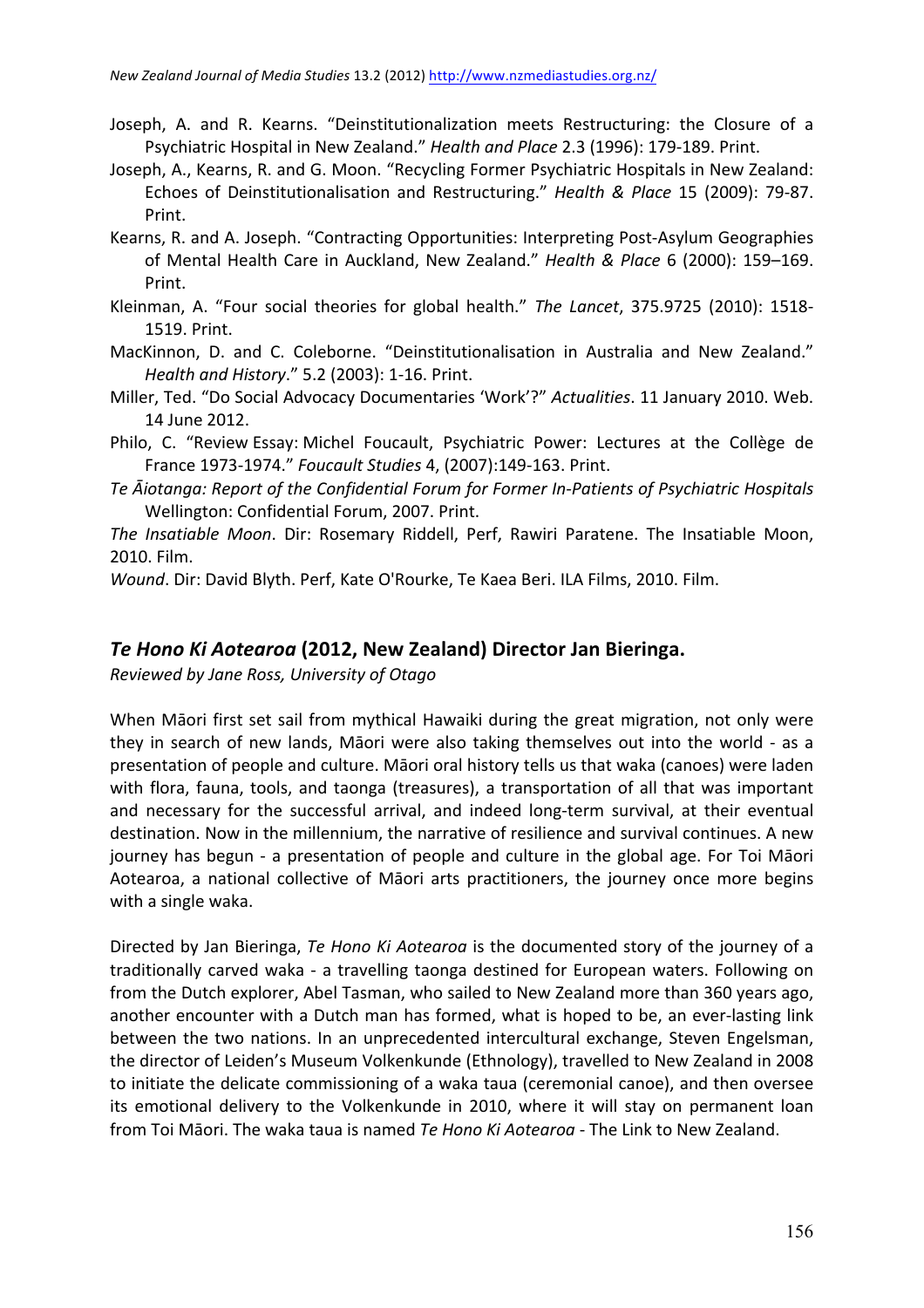After hosting a very successful exhibition on Māori culture, Engelsman desired a more permanent connection between New Zealand and Holland. Bieringa's documentary begins with Engelsman's arrival in New Zealand and follows the earliest negotiations with the key members of Toi Māori Aotearoa to commission a 'Waka for Europe'. Of particular importance is the relationship that forms between the Museum Director and the Master Carver Hekenukumai (Hector) Busby. As Busby asserts in the film, "The waka is number one in our culture." The desire for the Museum Director to learn and gain knowledge, and to be "allowed in", as he states in the film, to the heart of Māori culture is perceptively documented. Although the delicacy of the exchange is never explicitly stated, Bieringa and her team sensitively capture the immense dedication and indeed the nervousness of all that were involved in the inception, creation, launch, and handover of the waka taua in attempting to avoid any kind of intercultural clash.

Throughout the documentary, audiences are privy to the many conversations and emotive reflections of those involved in the project and the ways in which young and old, Māori and Dutch, embrace and embody the cultural rituals that provide intrinsic meaning to every stage of the project. This also provides for the audience an immersion in kaupapa (principles) waka. There is something deeply philosophical about the implications of this empowering exchange of knowledge and culture. It is the first exchange of its kind  $-$  a travelling taonga, a waka taua never to return home but designed specifically to make visible the unique cultural art of Māori for a European audience. Fellow carver and chairman of the Nga Waka Federation, Robert Gabe, reflects on the implications of this:

"Originally the museum wanted to buy a waka and that would have been the end of it. We felt it was better to lend it and build up a relationship with Dutch people  $-$  so we'll have a whanaungatangi (relationship) with Holland that's ongoing, that's forever," (Gabel, 2012).

An essential part of this ongoing relationship involved training a group of young Dutch men in kaupapa waka and ceremonial protocols in the lead up to handing over the waka taua. This included bringing a group of the men, representative of those chosen to paddle the waka taua for the inaugural ceremony, to Waitangi as part of the first of the annual Aotearoa/Netherlands kaihoe (paddlers) exchange. In an emotional confession in the film, Koos Wabeke, the young Dutch waka captain acknowledges "It's an absolutely amazing country and this is one of the most beautiful experiences of my life."

After a long journey, on October  $18^{th}$ , 2010, Toi Māori Aotearoa presented Te Hono Ki Aotearoa to its Dutch guardians in Leiden. "Don't crash it", is the jovial advice given by Toi Māori's Chappy Harrison to Koos Wabeke, as he is about to guide the waka taua through Dutch canals. New Zealand International Film Festival Director, Bill Gosden, made this observation, "The sight of the magnificent waka taua being propelled through European waters is a thing of beauty to stir the heart of any New Zealander. What's so fascinating is Jan's insights into the way it stirs European hearts, too." As a waka for Europe, not only will it be exhibited at the Volkenkunde, but with approval from Toi Māori Aotearoa, the waka taua can be used anywhere in Europe "as a vehicle to promote Māori arts, culture and New Zealand at any future events promoting the country within Europe" explains Robert Gabel.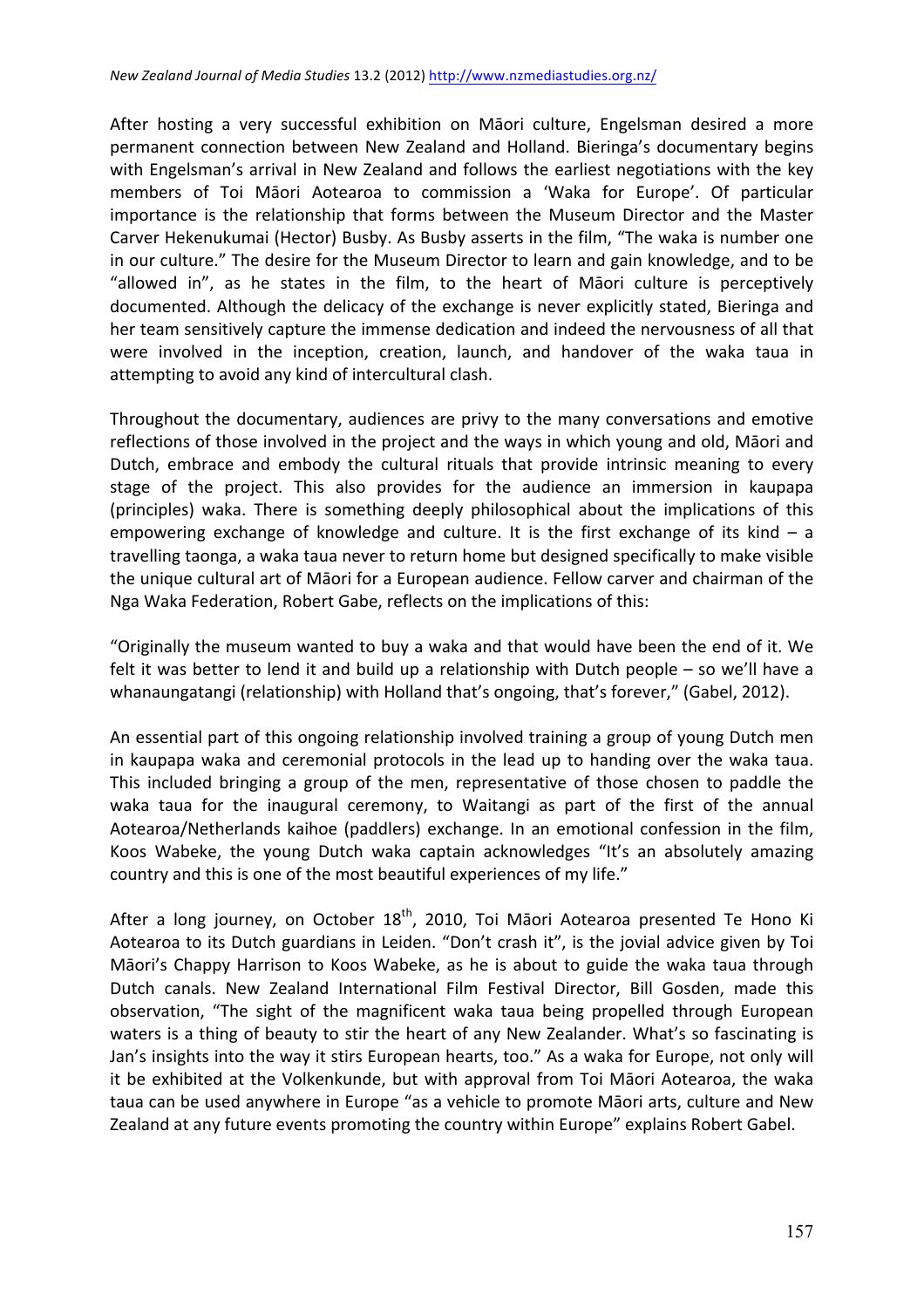Te Hono ki Aotearoa is a curiously affecting documentary. Bieringa and her team have achieved an excellent balance of narration and action, conversation and contemplation, and inquiry and learning. *Te Hono Ki Aotearoa* highlights the journey of an exceptional project that could have easily slipped under the national radar, if not for this film's inclusion in the 2012 NZIFF World Cinema Showcase. Surprisingly, Bieringa currently does not have a longterm plan for this documentary. Toi Māori Aotearoa presently have a five-year plan to have a significant presence in Europe. *Te Hono Ki Aotearoa* deserves to have a larger, long-term audience, too.

Jane Ross is a Postgraduate student within the Media, Film and Communication Department at Otago University. Her research interests include contemporary documentary film and character-driven film narratives from phenomenological and existential perspectives. Her current MA research focuses on 'Re-examinations of Rural Representations in Contemporary Documentary New Zealand Documentary Film'. She can be contacted at rosja445@student.student.otago.ac.nz.

#### **Works cited:**

Gabel, R. 2012 'Ramblings: The Leiden Waka', viewed at 2 May, 2012, http://www.pdg.net.nz/waka.htm Gosden, Bill (2012) 'NZ documentary opens cinema showcase' viewed at 2 May, 2012, http://www.nbr.co.nz/printer/112229

*Te Hono Ki Aotearoa* 2012, film, dir. J Bieringa, New Zealand.

## *Song of the Kauri* **(2002) Directed by Mathurin Molgat**

*Reviewed by Kevin Fisher, University of Otago*

The subject of director Mathurin Molgat's Song of the Kauri is ostensibly the renowned New Zealand luthier Laurie Williams and his native timber of choice. Kauri. As we learn it is his experimentation with Kauri as a material for building string instruments, most notably guitars, mandolins, and violins, but also ukelele, that makes his products unique and internationally cherished.

However, the film is as deeply polyphonic as the instruments it documents. It is equal parts biography, natural and industrial history, environmental appeal, and lyrical evocation of how the craft of instrument building and art of performance draws an entire worldview and history into constellation. The film's editing is as intricate and complex as the inlays on Williams' guitars and draws multi-levelled connections between the parallel strands it interrelates. The camerawork, often hand-held, is mobile and fluid without ever being jarring and seems to always find the right relation to its subject  $-$  likely a product of Molgat's long experience as an action camera operator.

This is a film that overwhelms expectations as well as comparisons—at least contemporary ones. Indeed, *Song* is most reminiscent of the documentaries associated with and inspired by the British Film Unit of the 1930's in its integration of musical structures with that of its editing and general form. Examples that come to mind are Pare Lorentz's *The River* (1938) and Alberto Cavalcanti's *Coal Face* (1935). However, unlike the earlier documentaries to which I've just compared it, the cultural and political logic of *Song* is much more ambivalent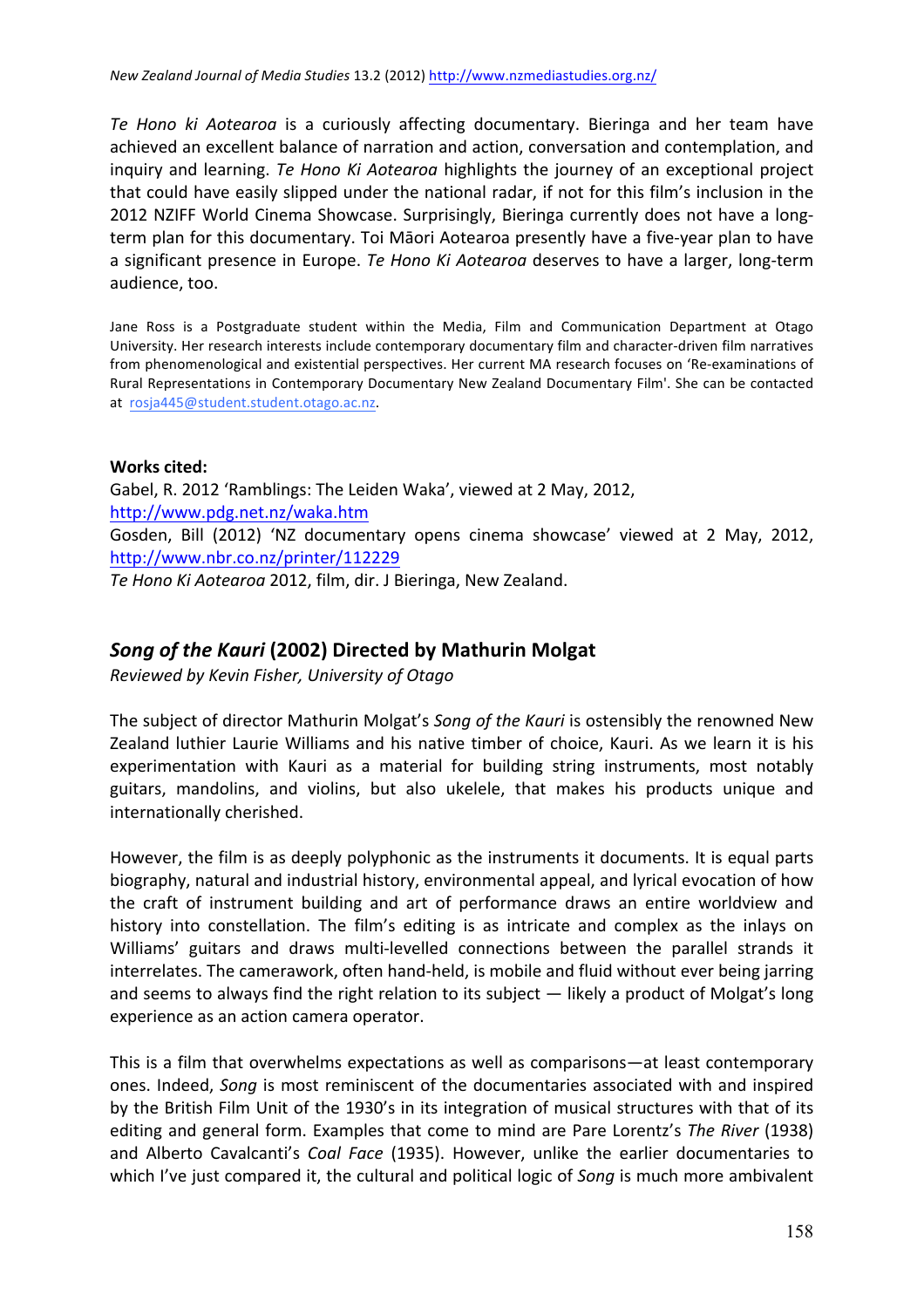in its relationship to the nation  $-$  and could even be accused of coming across as neoliberal at moments in its sentiments. This is another unexpected element of the film, which attempts to navigate a difficult path between the free market exploitation that so diminished the Kauri forests and the protectionist conservation policies that lock up the resource without properly caring for it.

From the beginning, *Song* proceeds along two seemingly incongruous lines of development: a lament of the loss of New Zealand's native forests to over a century of unregulated logging, and a celebration of Williams craft even as it's immediately implicated in the felling of yet another Kauri tree  $-$  a process the film documents in careful detail through parallel montages with archival footage comparing logging practices past and present. The initial tension is progressively mitigated through the appeal of scientific authorities who argue that, in the face of a lack of government support for Forestry, regulated logging of Kauri forests for the international market presents the only realistic means of their preservation. As Dr. Euan Mason of the New Zealand School of Forestry points out: "Unfortunately it's a misconception that we can leave our native forests alone and they'll be fine." The reason for this is the introduction of non-native species, which necessitates pest and weed control, which requires financial support that the current government is unable to adequately provide. 

This argument was apparently also a hard sell to Kaitaki farmer Karamea Davis, who (like many owners of mature stands of Kauri) was at first highly resistant to the thought of allowing his trees to be cut. But it is the beauty of William's violin, cradled in Davis's hands at the end of the film, and constructed from the tree felled on his land that seems to confirm his decision, and compels him to put his forests into a trust. For the reluctance of the film audience, which Mason (and the filmmaker) anticipates: "I'm not sure we're ready for this," it is the film itself that attempts to approximate the force of that tiny fragile instrument balanced appreciatively in Davis's calloused palms. Indeed, Davis as *tangata whenua* personifies cultural stewardship over the national resources of the land.

In making its appeal the film intercuts deftly between different registers of time (to use another musical metaphor): mythical, geological, historical, generational, personal, procedural (felling the tree and crafting the instruments), and performative. Musical performances with William's instruments are woven throughout the film, functioning variously as interludes, demonstrations, soundtrack and dramatic punctuation. A range of musicians from different styles and traditions perform in the film and testify to the acoustic properties of Kauri, including: James Brown, Mark Mazengarb, Eden Roberts, Steve Wildey, Michael Chapdelaine, violist Miranda Adams, and Mäori hip hop star, Tikki Tāne.

Tāne also relates the Māori legend of Tāne Makuta, 'lord of the forest', from whom the Kauri was created and represents an extension of his being. For Tane, "the acoustic guitar is one of the most important things in my life and it's made from Tane Mahuta. It's a gift and a taonga from him for me to get to play and get my message across." As author Keith Stuart observes, the spiritual significance of Kauri is also implicated with its use in the great waka (war canoes) that remain an enduring source of mana for Māori.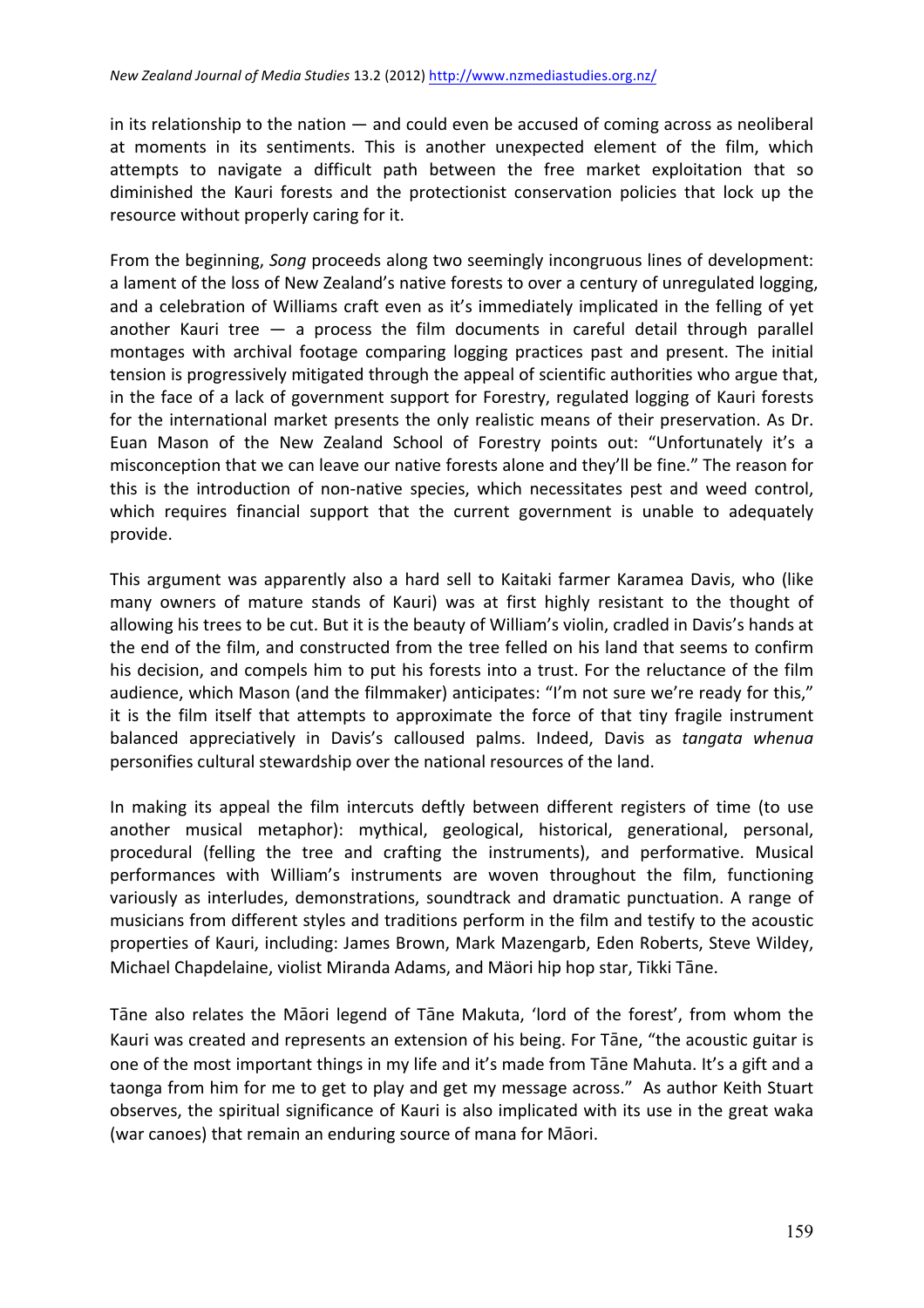The film explores how the elastic and water repellent qualities that made Kauri the material choice from waka and string instruments also fuelled its exploitation as a ship building material from the mid-19<sup>th</sup> Century, a history in which the ancestors of both Stuart and Steve Lane (who fells the tree for Williams) were directly involved. In one characteristic scene, Lane drives steel wedges into the cut he's just made in the tree. A dissolve to one of Williams' guitars being played in superimposition provides an accompanying melody to the rhythm of the blows. At the same time that the guitar seems to aesthetically recuperate this act of violence, the percussive blows also function as a sound bridge to silent archival footage of a lumberjack axing the bark from a giant fallen tree—followed by other footage and photos of the practices and lives of the early loggers of the Kauri. As remnants of a lost "No. 8 wire generation," loggers are presented as a source of nostalgia as well as rebuke. As Lane observes: "they're neither heroes nor villains", and the film invites us to marvel at their resourcefulness while investment guru George Kerr lays the real blame at the feet of the politicians and policymakers who were warned and should have known better. This is where the scientific rhetoric of the film becomes important in making the argument that we're now correctly equipped with the knowledge to properly manage and prosper from this resource to build a sustainable high value export economy.

We're told by Lane that the no. 8 wire generation don't exist anymore, but it's clearly Williams, Davis and Lane himself that are the implied inheritors of this tradition within this optimistic and forward-looking documentary.

# **Reviews - Books**

# *Scooped: the politics and power of journalism in Aotearoa New Zealand,* **edited by Martin Hirst, Sean Phelan and Verica Rupar (AUT Media, 2012) 232 pp. \$39.99.**

*Review by Olivier Jutel, University of Otago*

*Scooped* is an important and timely academic intervention aimed at highlighting the critical and existential challenges faced by the field of journalism in light of a rapidly transforming media industry and regulatory environment. The strength of this collection of essays from academics, journalists, journalism educators and journalists-cum-academics is the precise theorization of this change, in the context of the New Zealand public sphere and media industries. Often in the rush to define the precise nature of this transformation clichés abound of *new* self-determining audiences, citizen journalism and the demise of a paternalistic journalism. Political economy approaches to this question of new modes of accumulation and surveillance in the media present a stark analysis of the new as precisely the intensification of the *old*, namely audience commodification and exploitation. Important critical insights notwithstanding, what is missing in such political economy accounts of the media is any sense of what Phelan calls 'media power' (80) available to journalists, or appropriated by those outside the field. The media field does not merely function at the level of superstructure but has the power 'to impose itself on other fields of cultural production' (Hirst, 52). It is in this sense that journalism really matters, not simply as a normative measure of liberal-democracy, but as that which has a near monopoly of symbolic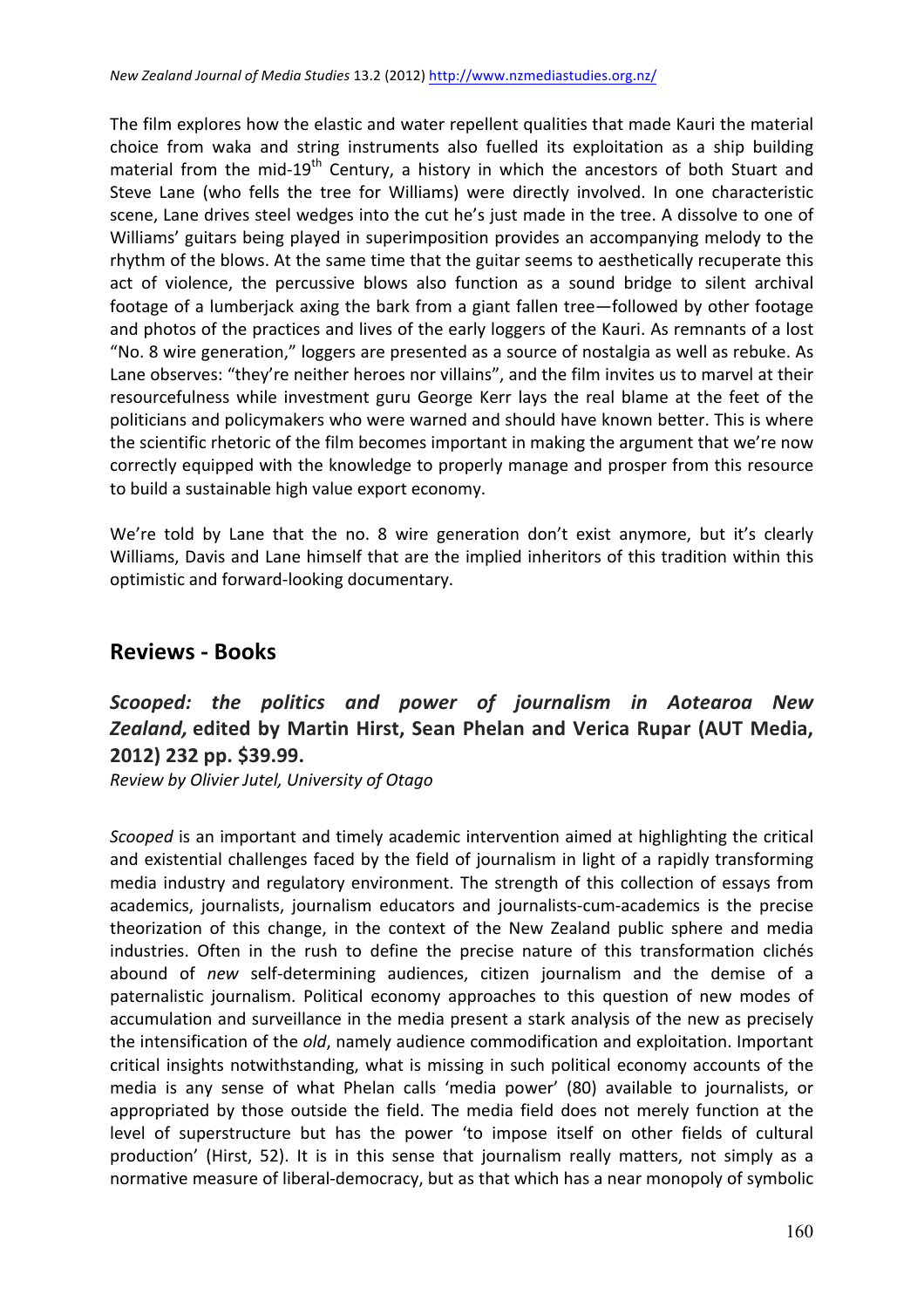power to bring communities, the nation and certain common sense notions of neoliberalism into being.

The contributions of Phelan & Hirst, who have co-edited this volume along with Verica Rupar, are geared specifically at bridging this gap between political economy of the media and Bourdieu's theory of the field. This move is important in allowing a critical analysis of the modern profession of journalism, while still, in the words of Bourdieu: 'defend[ing] the conditions of production necessary for the progress of the universal, while working to generalize the conditions of access to that universality' (66). The legacy and autonomy of journalism as a modern, rationalist discipline of the Enlightenment is worth defending, however this cannot be reclaimed within contemporary notions professionalism. Any reconceptualization of democracy and the public sphere will require a critical engagement between academics, journalists and the public in the face of a neoliberal foreclosing of the universal. The impetus of this book is aimed specifically at facilitating this engagement and pushing past the 'hackneyed distinctions' (21) between theory and practice in an honest exchange between academia and the field of journalism. In spite of good faith efforts to move beyond the tired antagonism of ivory tower academics versus ultra-empiricist journalists, the reception of the book suggests these tensions between the fields of academia and journalism may well persist for some time<sup>1</sup>.

As the editors note, the call for a 'critically-inflected journalism studies' (22) is an uphill struggle particularly given that the 'university is becoming increasingly colonized by the logic of the market...more eager to serve the student customer rather than stimulate the consciousness of the cultural citizen' (22). In this context the training of journalists and media professionals becomes 'prefabricated by industry imperatives' (23) without any critical reflection upon industry practice or the historical and political basis of journalism as a "trade". This critical inadequacy of contemporary journalism education is born out by Ruth Thomas' remarkable study across New Zealand's tertiary journalism schools. Thomas found that an emphasis on 'job skills and gaining a job' left students with an 'incomplete understanding of the pressures of the media industry they were being trained to enter' (162). In a close analysis of stories produced by students, selected from one polytechnic and one university as part of the National Diploma for Journalism, she found a 'tendency to write, in part or in whole, promotional stories, [with] the students seeming unaware of the difference between this and journalism' (160). While one might contend that such inexperience would surely be teased out by the rigors of a real newsroom Nicky Hager offers up the less sanguine reality in recounting that:

One chief reporter told me he introduced a rule of printing out press releases before assigning them to reporters. At least then, he explained, they could not simply cut and paste directly from the press release. His modest goal was to have rewritten press releases (217).

 $\overline{a}$ 

<sup>&</sup>lt;sup>1</sup> The *Otago Daily Times'* Dene McKenzie in his review stated that the authors 'analyse the profession to the death...but nothing is better than actually getting your hands dirty' (2012). Phelan and Hirst have also been subject to the anti-theoretical critiques of a self-proclaimed guardian of the profession, Karl du Fresne, who claims that as opposed to journalists, academics inhabit a 'sanctuary...[of] snug, self-reinforcing leftist orthodoxy' (2009).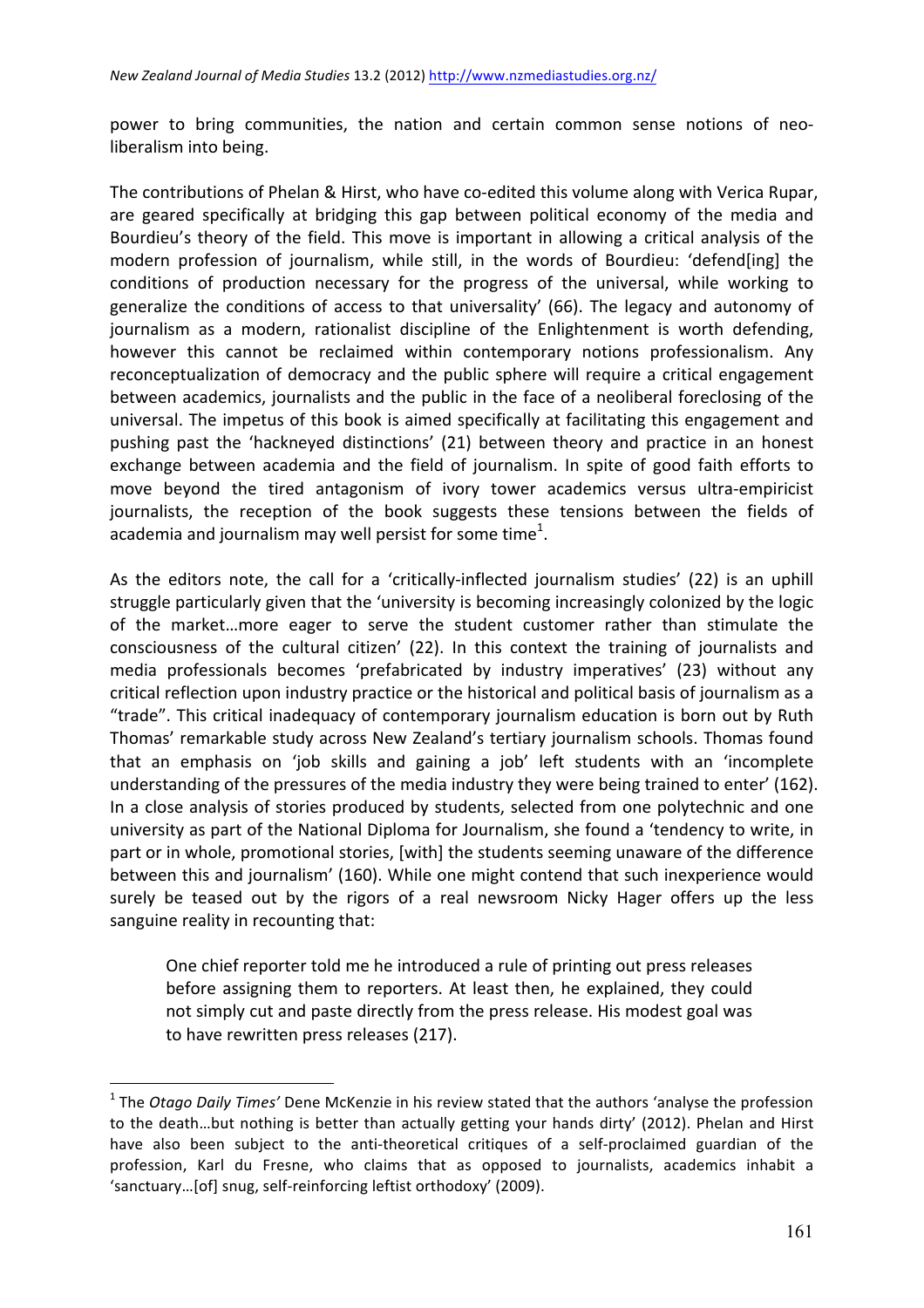Hager is exemplary of the attempt to hold journalism to its professed idealism and embodies a theoretically informed praxis, which invariably draws him into conflict with a myriad of powerful interests, not least of which and quite remarkably, his own profession. It is fitting then that Hager pens the final chapter of the volume offering a blueprint for a critically informed journalism which makes 'the PR the news' (219) and devolves some of the functions of investigative journalism to cooperatives of professionals from across various fields. 

In attempting to precisely theorize the class location of journalism, in terms of the production of surplus value, Hirst offers a similar notion of struggle from within and outside the profession in reclaiming the field. Drawing on an analysis of the increasingly precarious nature of journalism employment, and the overproduction of university graduates as a 'reserve army of intellectual workers' (52), Hirst writes of a potential for an alliance between journalists struggling for control of their labour 'and those outside the relations of production that historically shaped the journalistic field – the amateur and citizen reporters' (61). While talk of journalism and precarious intellectual workers as the proletariat may seem utopian, and hard to accept within a trade that often defines itself in terms of rugged individualism, such is the radical nature of the present crisis of journalism. Hirst's formulation of a theoretical convergence between Marxist and Bourdieuian theoretical categories is convincing but would benefit from more space and hints at the need to theorize intellectual labour in contemporary capitalism. Rather than opposing the class position of journalists between their role in producing surplus value, while invested in the ideological service of capital, one could follow Hardt and Negri on biopolitical production (2009). The media field's power, in constructing social, public and political life, is precisely what is being colonized by contemporary capitalism and accounts for what Hirst describes, following from Bourdieu, as the ability of the media field to 'impose itself on other fields of cultural production' (52).

While this reviewer certainly enjoyed the minutia of such specialized theoretical debates Scooped offers plenty for the uninitiated. Wayne Hope's survey of the historical development of the New Zealand public sphere is an outstanding, authoritative rendering of the evolution of the trade of journalism in this country. Hope advances a historical narrative that traces critical political-cultural moments in the nation's history in a manner that does not belie a rigorous grounding in political economy. The chapter ends with what can presently be described as the 'corporate colonization' (44) of the public sphere and national identity, epitomized in branding campaigns such as *Tourism New Zealand's* "100% Pure Middle Earth". Peter Thompson carries on his tireless work in defence of public broadcasting in theorizing the amalgam of ministerial interests that have shaped New Zealand's contradictory public broadcast policy. Presently the National government's 'predilection for a market-driven approach to broadcasting' (109) is seen as undermining the Freeview platform in the interests of *Sky TV*. Thompson writes of *TVNZ*'s decision to launch a 'Heartland' channel exclusively on *Sky* as the public's 'disenfranchisement from their own televisual history' (110) and that 'these privatisations of public goods would seem to confirm the Habermasian account of refeudalization as the system imperatives colonize the life world' (111). All this, to say nothing of TVNZ's reported decision to appoint Paul Henry to the 7:00 pm *Close-Up* timeslot.